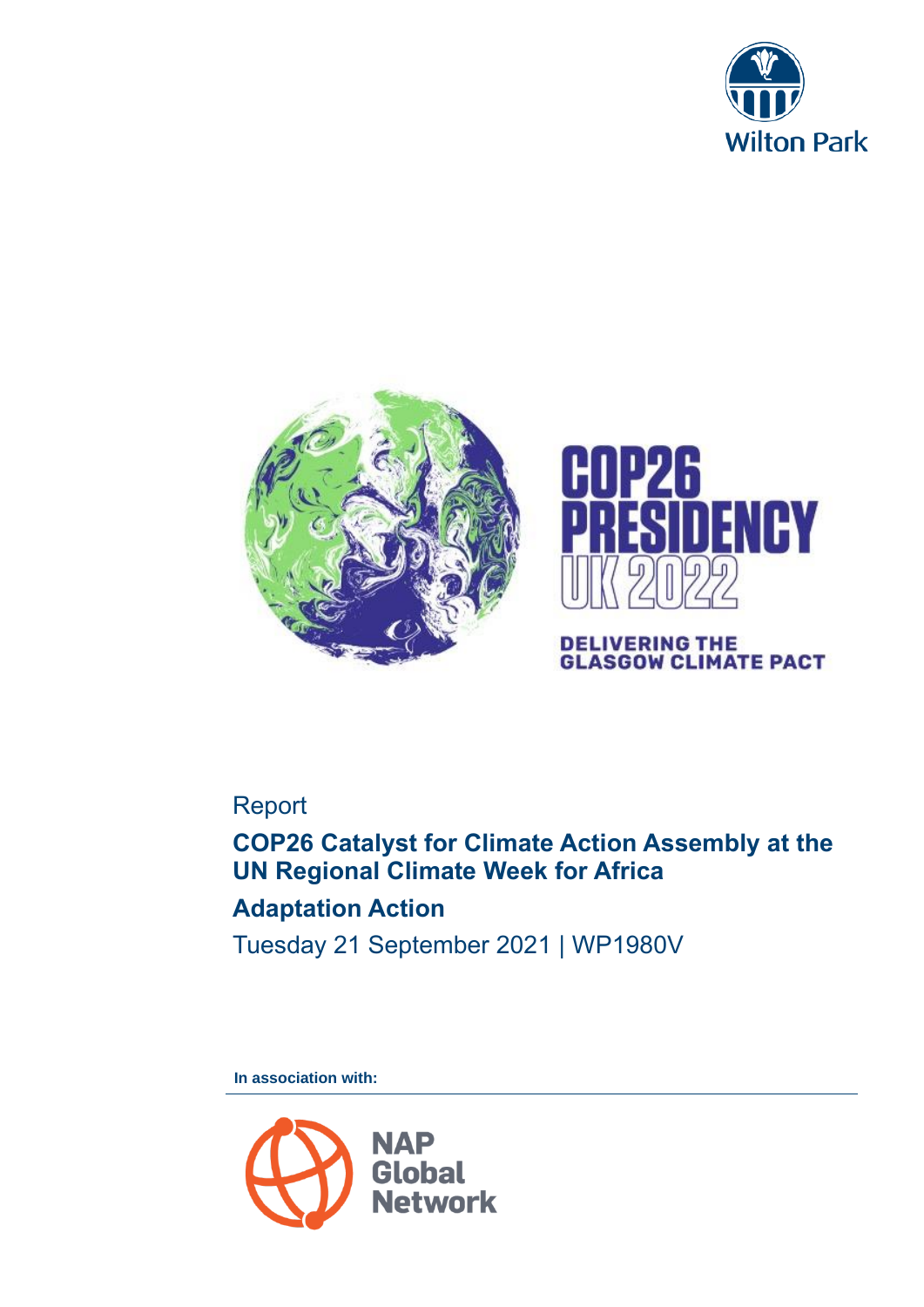

# Report

# **COP26 Catalyst for Climate Action Assembly at the UN Regional Climate Week for Africa**

# **Adaptation Action**

# Tuesday 21 September 2021 | WP1980V

#### **In association with NAP-GN**

The aim of this virtual session at the UN Regional Climate Week for the Africa was to explore capacity building in relation to countries developing an Adaptation Communication (ADCOM). The dialogue provided a platform to exchange lessons learned so far in developing an ADCOM, through practical country examples, and to understand in detail the capacity building challenges countries face at all levels: national, sub-national and across a multitude of stakeholders.

This virtual session brought together experts and those interested from across Africa, and also included some from the MENA region. (The MENA Climate week is postponed to 2022).

## **What is an ADCOM? Why are they important?**

ADCOMs are voluntary, flexible and country driven. They are not meant to create an additional burden for countries. They are a mechanism for countries to report their priorities, plans and implementation actions for adaptation.

They can be used by countries as a tool to showcase efforts on adaptation, to communicate needs, and gather and mobilise international support for their implementation of adaptation actions.

ADCOMs are not meant to create additional burden for developing countries but to;

- enhance visibility and profile of adaptation,
- balance with mitigation;
- provide input to the global stocktake (GST);
- strengthen adaptation action and support for developing countries;
- and enhance learning and understanding of adaptation needs and actions.

The Paris Agreement sets out three different options for submitting and updating an ADCOM:

- As a standalone document
- As a component of "vehicle document" (e.g., NAP, NDC, NatCom, BTR),
- In conjunction with a vehicle document (ADCOM + vehicle document submitted together).

"A lot of adaptation has been done over the years, ADCOMs gives us an opportunity to showcase what is being done towards adaptation by communities"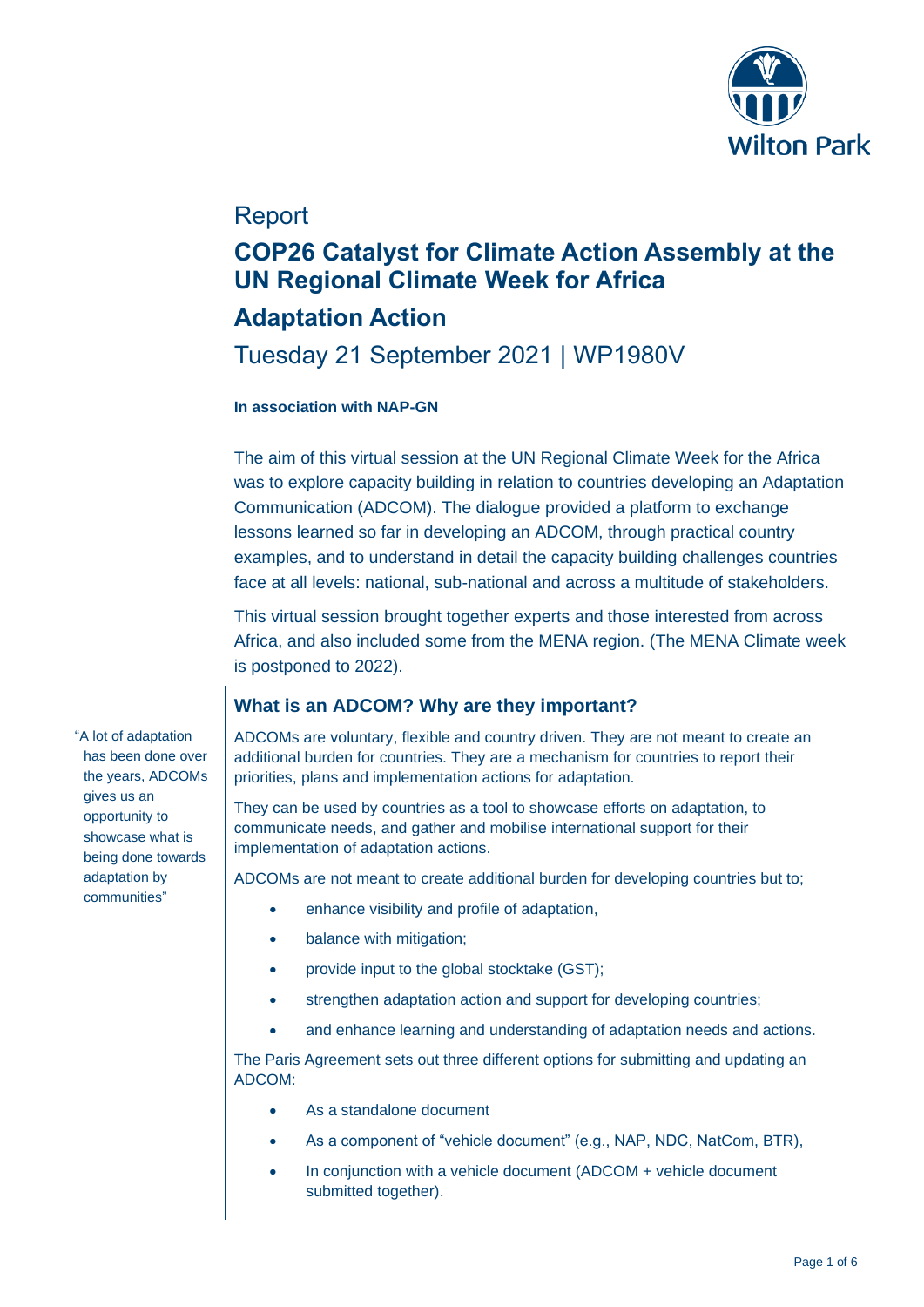The content of an ADCOM: they are not highly prescriptive and could take any form that a country chooses. Most importantly they should include information such as the national context:

- including climate impacts and risks,
- relevant institutions,
- and legal and policy frameworks,
- national adaptation priorities and plans,
- implementation and support needs

Under the Paris Agreement the ADCOM should enhance adaptation action and this will be used to recognise the adaptation efforts of countries which contribute to achieving the global goal on adaptation.

Participants shared the reasons and benefits behind preparing an ADCOM:

- as a tool to provide visibility for adaptation work at the national level;
- an opportunity to showcase adaptation actions at the local and national level as well as the private sector;
- national experts need to think about an ADCOM as a tool to receive further support for adaptation;
- for supporting organisations, they need to think about how they can go beyond just delivering a document to how these activities can be implemented;
- NAPS and ADCOMs are an ideal opportunity for vertical integration, to get the local voices into these mechanisms so that they are heard in the global arena, and this can possibly unlock the funding;
- an opportunity to open doors for funding and to deliver support where a country has developed an ADCOM.

## **Developing an ADCOM: challenges and lessons**

Participants shared some of their experiences in developing their ADCOM. These insights highlight where there are opportunities for building capacity.

Some of the key challenges in developing ADCOMs raised include:

- Time and resources: People do not have time and there are usually few experts in charge of the ADCOM. How to ensure that experts are not overburdened?
- Structures: How to use and maximise the existing structures?
- Engagement: recognising the deep knowledge on climate change adaptation that exists within communities how to ensure the process of adaptation planning and developing an ADCOM captures the voices of local communities? How to emphasise building respectful relationships that will evolve during the process?

Discussion covered a number of core issues:

#### **Structures and institutional arrangements**

Countries identify at the national level what they want to achieve with their ADCOM. This can help determine how to use the government structures to integrate local priorities and change lives of local communities.

"ADCOMs should be an asset not part of a checklist."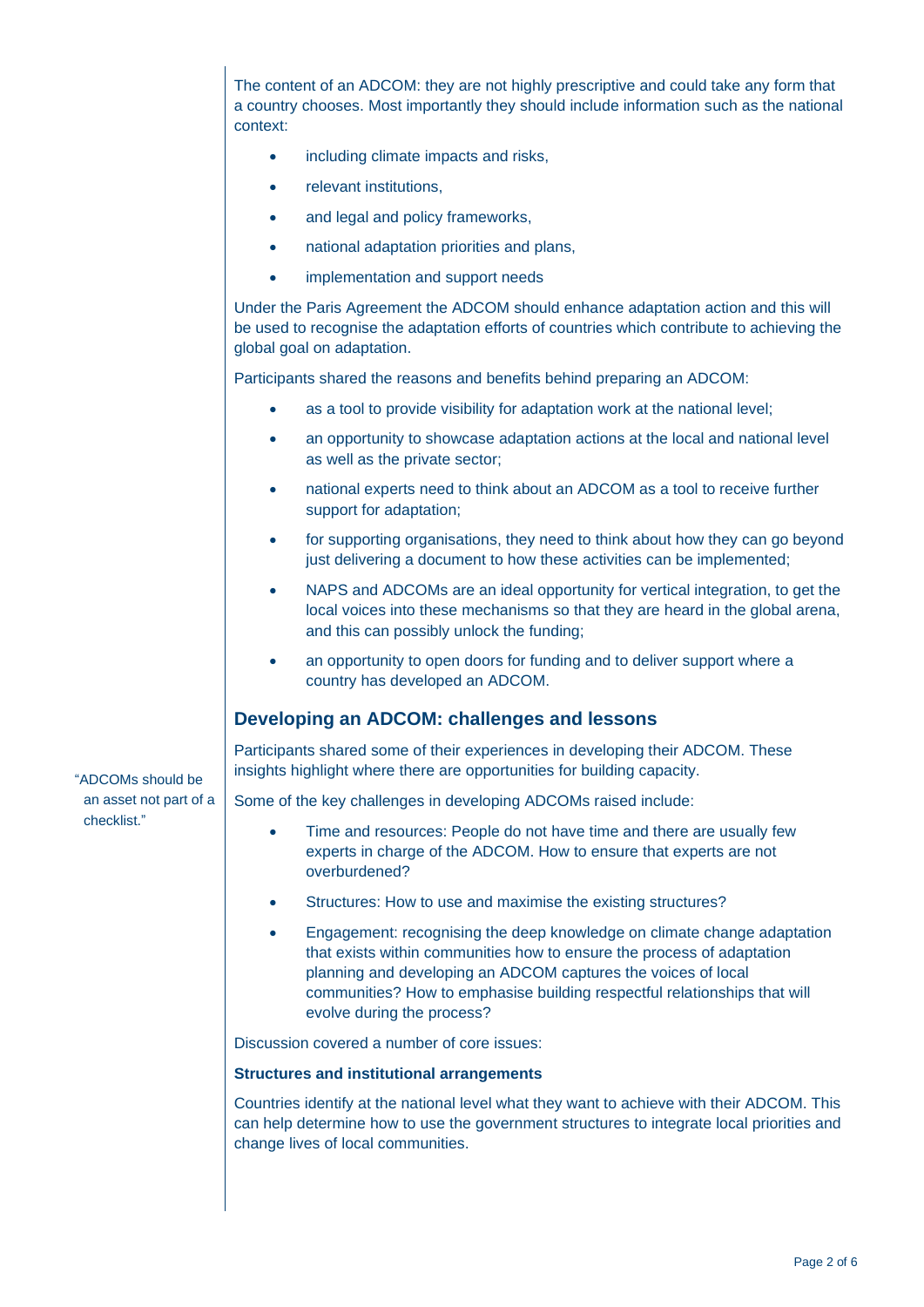Countries are keen to use existing institutions and institutional arrangements and avoid creating a parallel process. They can draw on adaptation planning efforts already underway to avoid creating new structures and institutional fatigue.

Collaborations between government ministries at the national level, and through them to the local councils is seen as key, and can help break silos.

#### **Adaptation planning to implementation**

How will adaption actions change the local communities' situations?

Key points made to improve adaptation planning to implementation:

- Building country ownership of adaptation planning is critical to adaptation action.
- Evidence based adaptation planning is essential.
- The adaptation process should be developed for the medium to long term
- The view of adaptation should be broadened, for example focusing on urban health, or urban agriculture which is one of the locally led adaption actions that are sometimes missed in reporting.
- Identifying vulnerable communities to ensure they are engaged with extensively and specifically so that their needs and priorities can be captured. How to address sub national vulnerabilities, and the capacity to identify these and develop 'bankable' projects?
- ADCOM documents tend to become inconsistent with work on the ground. Creating a streamlined process from planning to implementation and ensuring an ADCOM, once submitted, continues to implementation is important

#### **Engagement and inclusion**

Engagement and partnerships were noted as critically important to the process of building adaptation plans in general and preparing an ADCOM in particular.

It is important to engage the communities that are being directly impacted by climate change, and proposed adaptation efforts, and 'hear their voices'. Clear processes are therefore recommended on how the different players are going to be engaged at different stages. Civil society can support a process like the NAP or ADCOM in ensuring that it is inclusive and helps identify the differentiated vulnerabilities, needs and priorities of those most vulnerable to climate change.

Ensuring that civil society stakeholders are aware of processes such as the ADCOM, and are involved in consultations with the communities, is strongly recommended. Civil society organisations can represent local communities that have formed their own networks.

Engagement should be a two-way process, with information from the consultation processes shared by civil service organisations and community representatives with people within their constituencies.

Building the capacity of civil society provides an opportunity to reach other people and partners that the civil society is representing.

Mainstreaming gender into adaptation plans and bringing youth voices into the conversations were both highlighted as priorities for engagement and inclusion. Positive examples were shared where a decision was taken to bring in women's networks into the consultation committees as well as the national youth network on climate change.

## **Building capacities**

Building strong institutional capacity could include:

"Local people have been adapting. How does the ADCOM make their lives better?"

"Bringing those that are vulnerable to the decision-making table provides a better chance to delivering adaptation actions"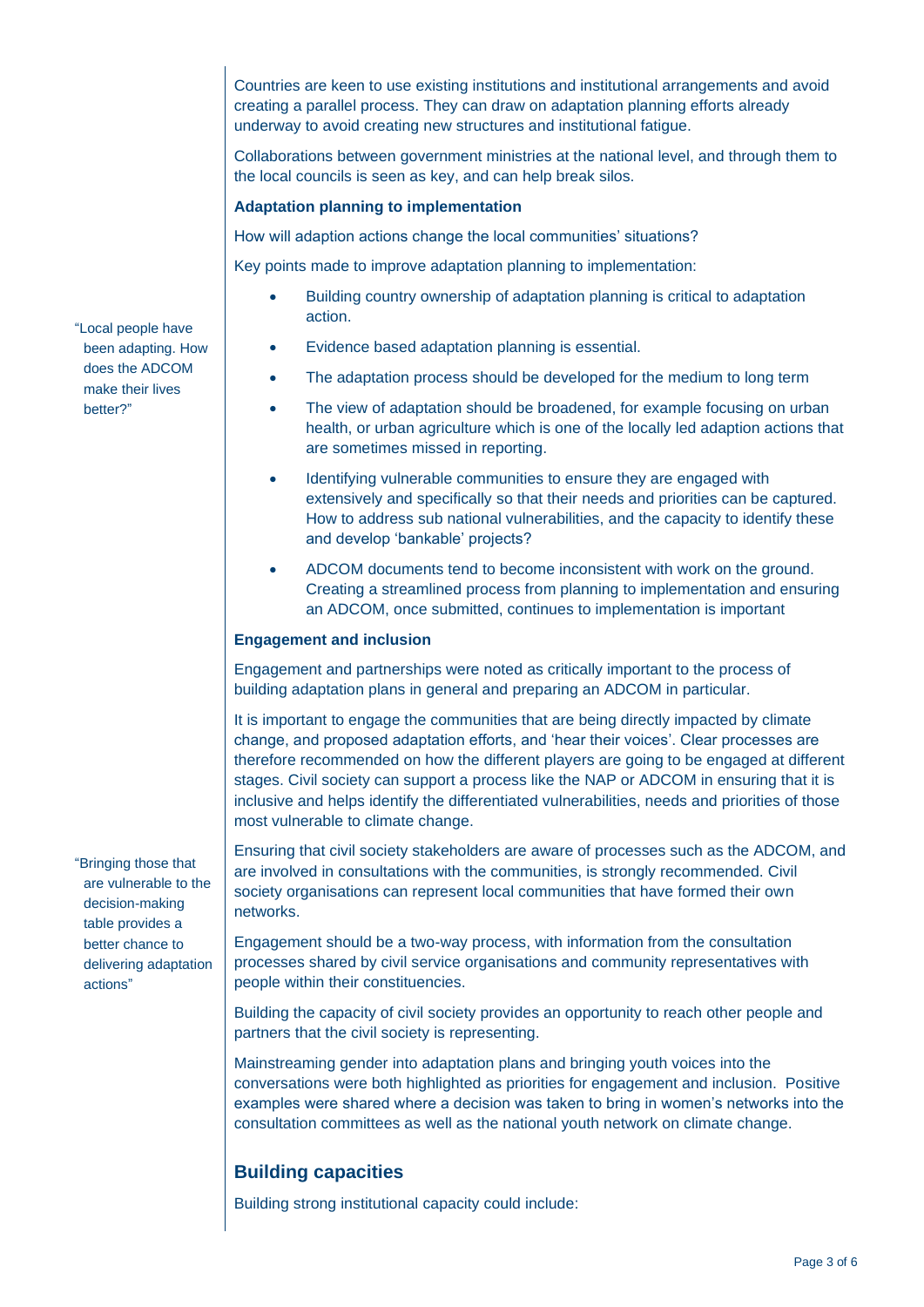- "There is a thin line between development and the additionality of adaptation."
- "Strengthening capacity to mainstream adaptation work in country will be closer to solving most adaptation challenges."
- assessing the existing vulnerabilities and complement this with identification of the non-climate stressors that compound challenges in country.
- technical capacity on monitoring and reporting. Building a Measurement, reporting and verification (MRV) system to capture where the finance is coming from and being spent, and with what impact.
- data management and archiving: Eg. Gender disaggregated data to show the true impacts of climate change on different groups.
- bringing stakeholders onboard. The challenge is communicating why they need to be part of this process and what exactly is required from them.
- understanding how to distinguish and separate finance for development and climate adaptation.
- reporting on adaptation efforts. Packaging information on adaptation can assist in attracting funding, technical support and partners.
- significant capacity already exists within partners, communities and institutions. The focus should shift to better utilising the existing capacity, and work on breaking down the barriers that prevent the full potential of these existing capacities to be brought to the fore.

# **Country Examples**

#### **Eswatini**

n developing their ADCOM Eswatini has focused on what they wanted to achieve both with the ADCOM and the NAP process. They developed the ADCOM alongside the revision of the country's NDC, which provided an opportunity to reflect on how far the country has come on adaptation, the challenges, opportunities and gaps.

- The main objective was to build support at the national level, and ensure adaptation gets the attention it deserves.
- They established what will be new with the ADCOM, that is not included already in other processes.
- It has proved a useful exercise to go to the local level to understand what communities are doing and what lessons can be learnt.
- Drawing policy briefs for the ADCOM to amplify adaptation issues at the national level. This will catalyse the process and support at the national level.
- On the international level they can showcase progress and medium/long-term plans on adaptation.

Eswatini's [ADCOM](https://unfccc.int/sites/default/files/resource/eswatini-climate-change-adaptation-plan-unfccc.pdf) was submitted to the UNFCC on 1 November 2021

#### **Ghana**

Ghana has set up structures to drive adaptation planning, with a steering committee and technical committee. These structures are also used to drive the ADCOM so as not to create parallel structures. The process needs to bring out vertical integration clearly, including after an ADCOM is developed.

#### Mainstreaming gender

Ghana received assistance from the NDC support programme to improve capacities on mainstreaming gender into climate action. A gender analysis was undertaken that led to the formation of a Gender Technical Working Group as well as a Gender Mainstreaming Tool. Youth issues have also been incorporated within the NAP process, and representation is prioritised across all the working groups.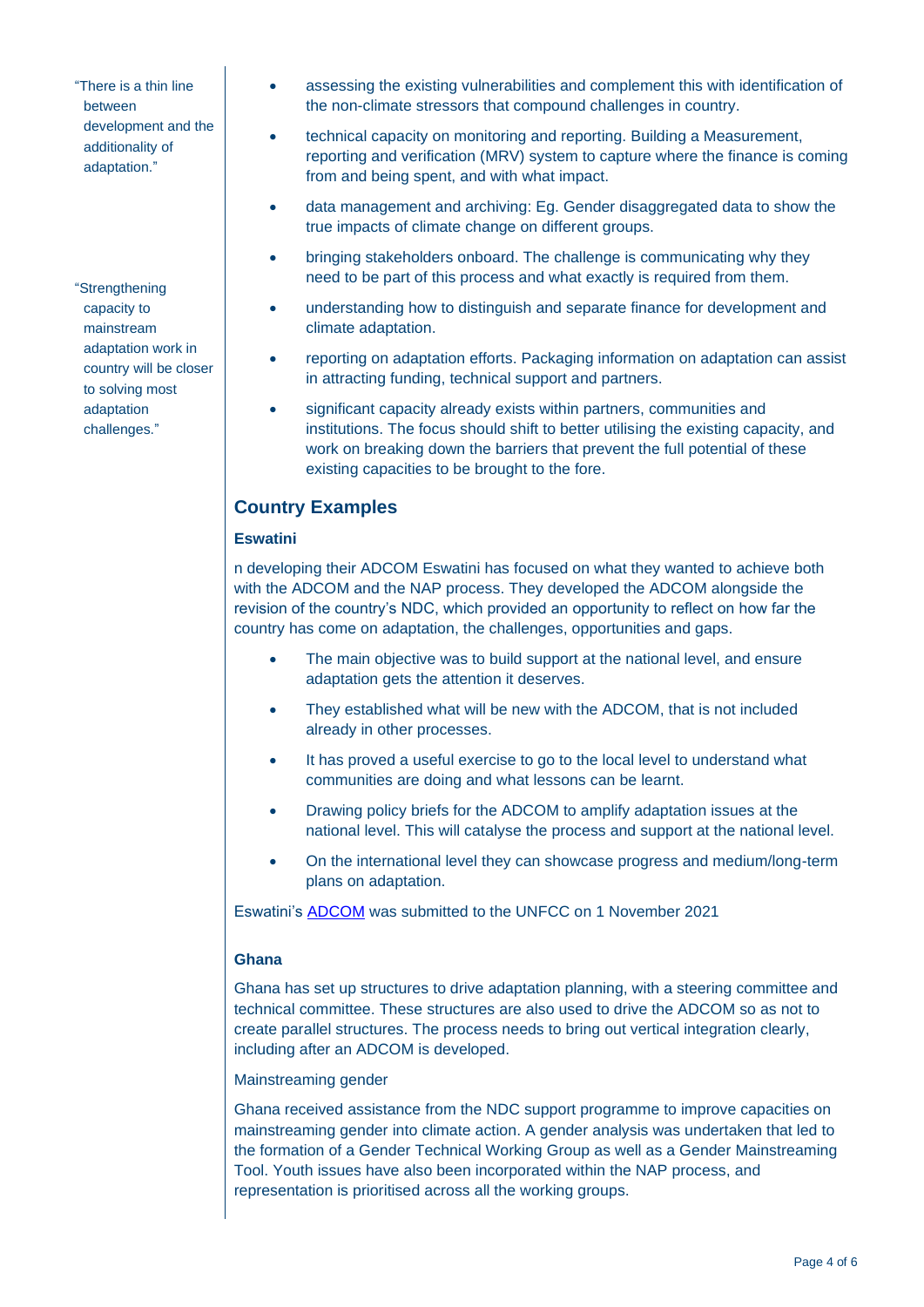### **Egypt**

Egypt is developing their National Adaptation Plan (NAP) and developing the adaptation component of the NDC as the ADCOM. To avoid additional burdens, Egypt is using existing capacities and resources. A National Council on climate change has been established, meeting regularly and chaired at the Prime Minister level with representation of all ministries. The council is deliberating on the process to formulate the NAPs and updating the NDC.

#### **Namibia**

Engaging youth

Youth training programmes have been set up to engage with millennials, taking young people to the desert to look at climate change adaptation related issues.

### **Conclusion – suggestions from countries for countries when developing an ADCOM**

The ADCOM is a vehicle:

- First look at why one is being developed (in whatever format), and what one process can do versus the others.
	- o Build on existing work to avoid additional burden.
	- o Recognise the different stages from developing the document and the communication of it. Consider the link between planning and implementation.
	- o There should not be competition between ADCOMs and other documents because a lot of money and time is invested in these processes.
	- o Leverage the NAP processes strategically to develop an ADCOMs, regardless of where a country is in the NAP process. Some countries are linking to NAP progress reporting, emphasizing learning on adaptation.
	- o ADCOMs are valuable to showcase what is being done around climate change not only at the national and local level, but also for overall global efforts in addressing climate change. The communication and visibility of the ADCOM are therefore important.
- Build engagement and inclusion of the various stakeholders in developing an ADCOM, and also recognising their own capacities.
	- o Look at where knowledge is 'it is at different levels'.
	- o Involve the right experts. There are usually only a small number of people who understand the adaptation process and the language used.
	- o There is a need to understand what communities are doing and how those will be useful to the overall adaptation efforts.
	- o Mainstream gender in the process.
- Synchronise efforts in countries to build stronger institutions.
	- o Important links need to be created between data, monitoring, management and finance.
	- o Create a system where sustained effort is developed; adaptation has seen a lot of piloting without continuous efforts.
- Regional and international partnerships are important. There is a need for opportunities for countries to share knowledge.